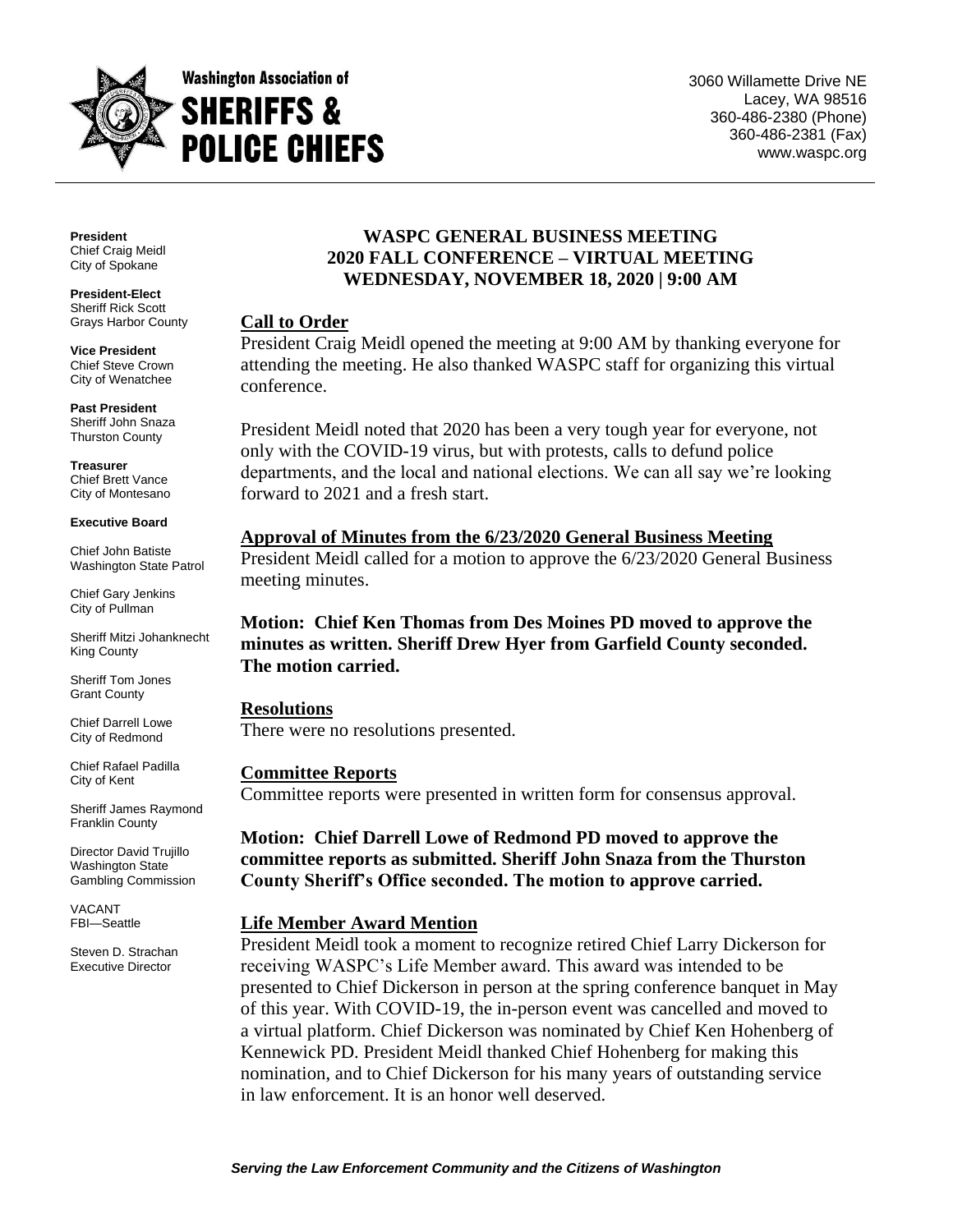# **Executive Director Update**

- Policy Reform Update Steve noted that James McMahan will go into greater detail during his legislative update later in the morning.
- Taking care of ourselves is very important right now. Dr. Mitch Javidi will be making a very timely presentation later in the afternoon on this topic.
- Law enforcement is but one of the many institutions under a lot of pressure right now. Law enforcement is the defender of the institution. The strategy WASPC has taken began back in May with the release of 13 policy reforms. These reforms are part of a proactive, thoughtful and strategic approach to making changes the public is seeking from law enforcement. It is not a guaranteed strategy but we believe it is the best one for these times. Even with groups who disagree with us, we believe we can find common ground.

# **Presidential Comments**

- President Meidl expressed his condolences to Pierce County for the loss of Deputy Shuey who suffered a medical emergency on the job and did not survive.
- He reported on the two King County sheriff deputies who were wounded in a shooting recently. Both are doing as well as can be expected. He asked that everyone keep them in their thoughts and prayers.
- He congratulated Sheriff Clay Myers in Kittitas County and Sheriff-elect Ed Troyer in Pierce County on their recent elections.

#### **Scenes of Violence/Rescue Task Force Model Policy**

James McMahan, WASPC Policy Director, introduced a new Model Policy on Scenes Violence/Rescue Task Force that members are being asked to adopt today. The purpose of this policy is to establish common language, approaches and strategies that law enforcement can use alongside fire/EMS when responding to a scene of on-going violence. Rather than simply having fire and EMS staged outside the scene until everything is cleaned up, this rescue task force establishes "warm zones". The idea for this was taken from a much more detailed policy that Snohomish County and King County Chiefs adopted jointly with their fire/EMS partners. The WASPC Model Policy is more broadly written.

Work on this policy was done in close concert with the Fire Chiefs Association. They are proposing this same model policy so it will be identical between law enforcement and fire/EMS.

# **Motion: Chief Rafael Padilla from Kent PD moved to approve the policy as written. Chief Darrell Lowe from Redmond PD seconded. The motion to approve carried.**

# **Update to the WASPC Model Policy on Sex Offender Registration and Community Notification**

WASPC has had this policy in place for a number of years. Every year or two, we seek approval from the membership for updates and amendments. Those are mostly driven by statute or case law. In this instance, it was a recommendation from the Sex Offender Policy Board. Jamie highlighted the changes and recommended the membership approve the updates to the policy.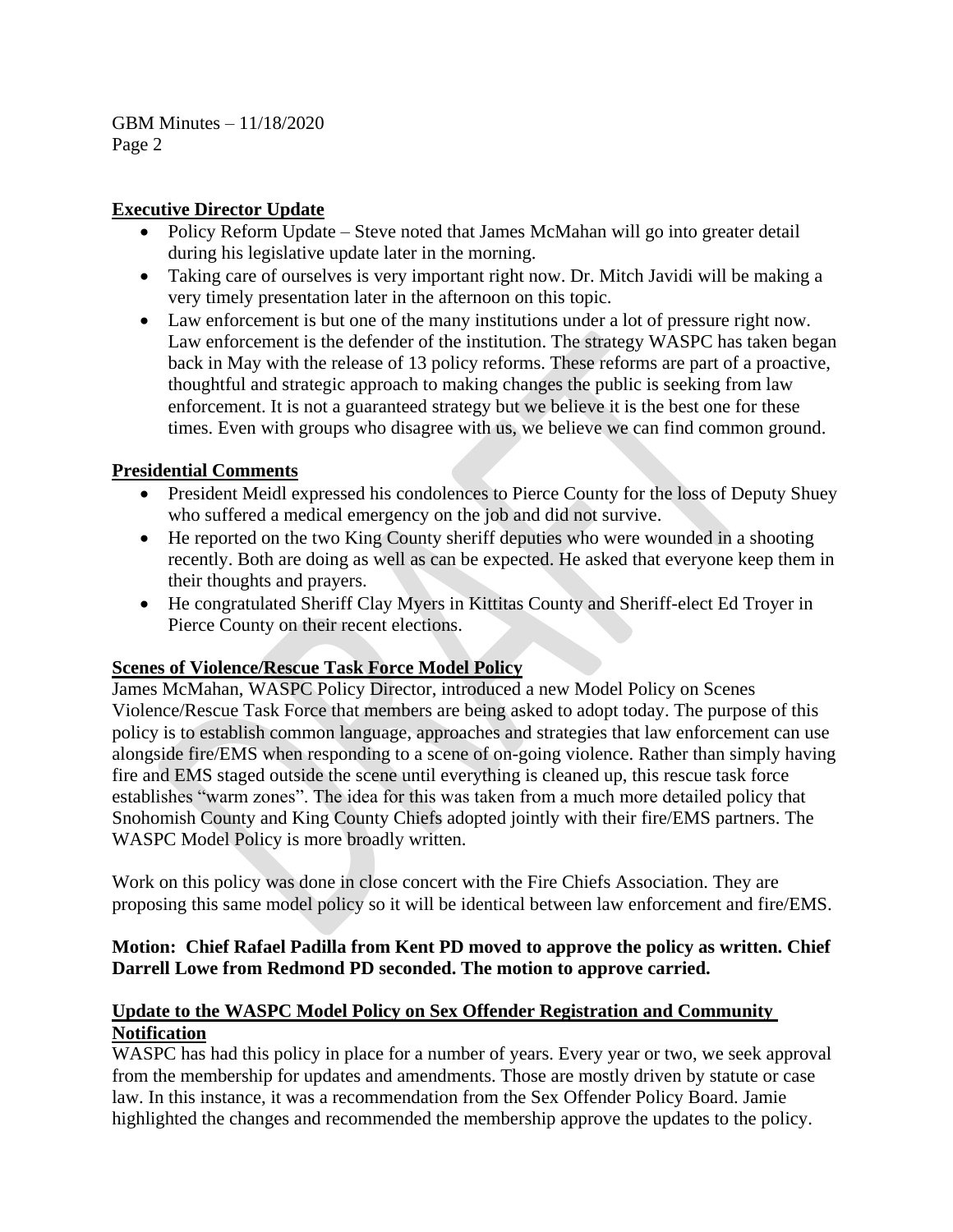**Motion: Sheriff John Snaza moved to approve the updates to the policy as submitted. Sheriff Drew Hyer seconded. The motion to approve carried.**

### **Update to the WASPC Model Policy Regarding Officer Involved Critical Incident Investigations**

In 2011, WASPC adopted a policy on officer involved critical incident investigations. We don't use those words as much anymore and there is some overlap with the provisions that were included in I-940. The existing policy recommends that law enforcement do things that are no longer legal. We are pulling the policy down from the website and will wait until after the 2021 legislative session to update the policy so that it is not only legal, but reflects best practices.

No action is necessary, but we wanted to let members know that we will keep it on the shelf until we have one that we are satisfied with.

#### **WASPC Strategic Intentions for 2020-2021**

Steve Strachan noted for the membership that this is a document we generally go through and highlight the changes we make each year to keep the document fresh. This year, there are only minor or grammatical changes and a couple of updates on the programs WASPC manages. There are no substantive changes.

President Meidl encouraged everyone to take a moment to read through it. He has used some of the items included in many of the community presentations he's given. He expressed his appreciation for the time and effort that goes into this document.

# **Motion: Sheriff Tony Hawley of Okanogan County moved to approve the updates to the document. Director David Trujillo of the Gambling Commission seconded. The motion to approve carried.**

#### **Special Olympics of Washington Law Enforcement Torch Run**

Officer Donovan Heavener with the Federal Way Police Department also serves as the Director of the Special Olympics LE Torch Run. Officer Heavener provided an update on the 2020 Special Olympics of Washington activities, all in spite of COVID-19. Many activities were moved to a virtual event, and even with that, support remained high and enthusiastic by both volunteers and participants alike. The Run with the Cops event was cancelled, but even then, there were many other creative events that occurred thanks to law enforcement volunteers.

The 2021 Polar Plunge will now be a virtual event. Participants are encouraged to try filling their bathtubs up with ice cubes, fill up kiddie pools, turn on your lawn sprinklers and run through them, or use a slip and slide. Think of other creative ways to keep it fun and lighthearted so that it can be inclusive for everyone.

Officer Heavener thanked everyone for their time today -- and every day. He ended his presentation with a brief video thanking law enforcement and demonstrating why volunteers choose to do this. President Meidl thanked Officer Heavener for taking on this role, and for his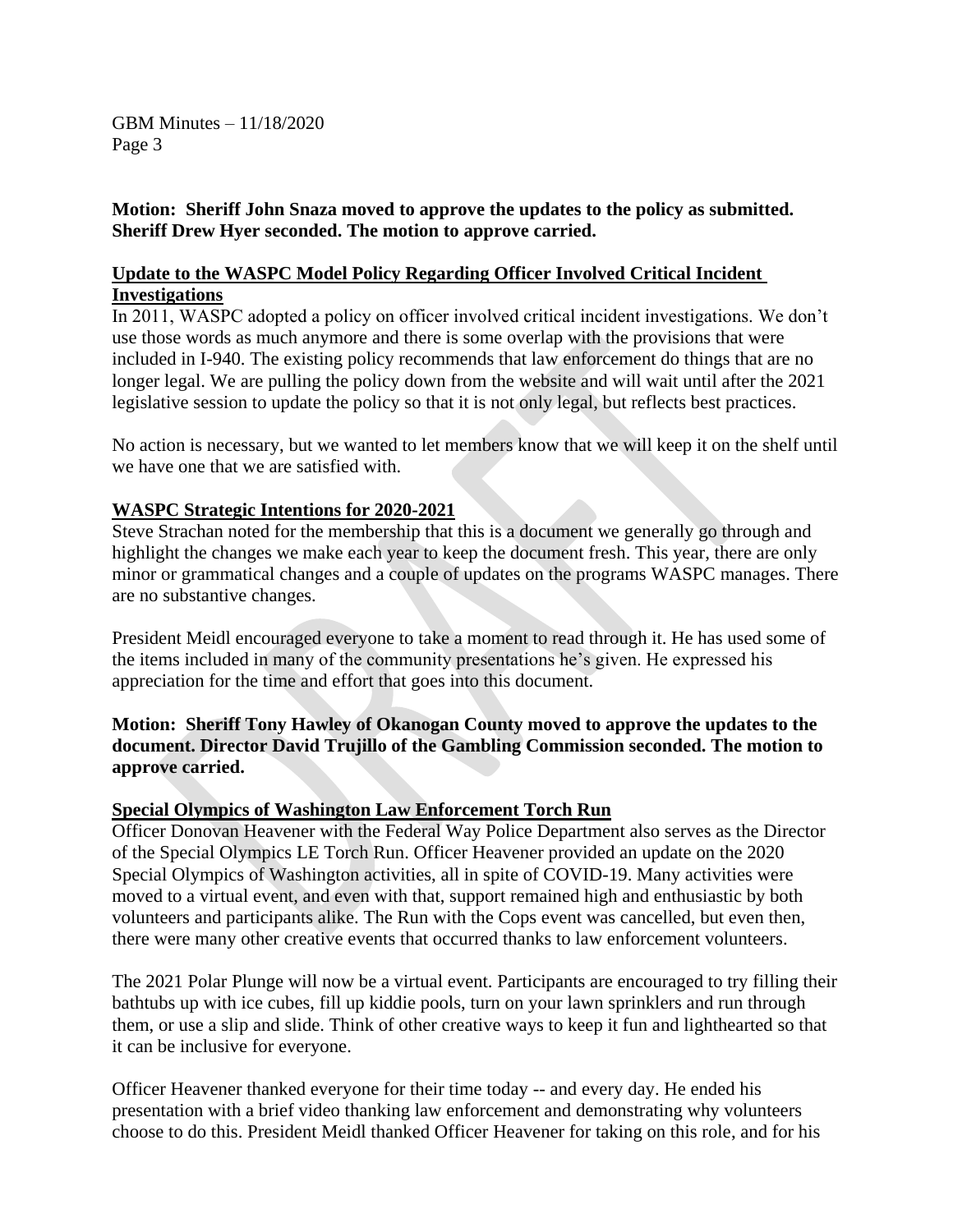involvement, and for all of the many great volunteers in this very special program.

### **WAGang Update**

Chief Ken Thomas of the Des Moines Police Department provided an update on the current status of the WAGang database. WASPC recently sent out a GTWO regarding the latest state of the database. The Western States Information Network (WSIN) was at a place where they needed to make some decisions on whether to stick with the database they had, or try to upgrade the system. Chief Thomas received a handful of responses that were pretty mixed. Some people felt very strongly about the need to keep the gang database due to violent crime and other issues.

The NW Gang Investigators Association has a conference coming up in May 2021. They believe it is a great database, but that it needs to be fine-tuned to make it easier to input data. The Association recommended that Chief Thomas and Rich Wiley of WSIN attend their conference in May to help fine tune the database to make the system more effective. Otherwise, it would likely not be worthwhile to continue it.

WSIN is undertaking two significant projects. The nationwide RISSIntel system is being updated. In December, the western United States will be updated. It is a priority particularly with social media threats and other crimes that are happening through social media. WISN and the RISS Network has been selected as the gatekeeper to channel those threats that come into the FBI and other agencies shifted to the appropriate agency action. That project is being put together now.

Next steps: Chief Thomas recommended that both he and Rich Wiley attend the NW Gang Investigators conference next May to see if changes can be made to make the database work for the agencies that choose to use it. WSIN has committed that when they get the opportunity for these two specific projects, they will make those changes. Chief Thomas noted that for this to work, it really needs the support of the Chiefs and Sheriffs. We will try our best to work through this and work on the best solutions. For now, we are status quo until we hear otherwise.

#### **Jail Management with COVID-19 and Any Other DOH Issues Related to the Pandemic**

Dr. Marc Stern, who is consulting with WASPC on jail management issues, provided a number of updates as follows:

• Excited Delirium – Over the past several months, Dr. Stern and John McGrath put together a small group of stakeholders from around the state to discuss excited delirium. The group has met several times with DOH and leading county EMS Directors and Chiefs of Police. The goal of this group is to see what is going on around the state and if there are opportunities to do it better.

Excited delirium is a spectrum of diseases and people don't have to die because of it. We want to learn and do everything we can to save people who have excited delirium. The goal would be to have model policies in place for EMS and police.

Steve thanked Dr. Stern who has been working with WASPC for a number of years in the jail arena.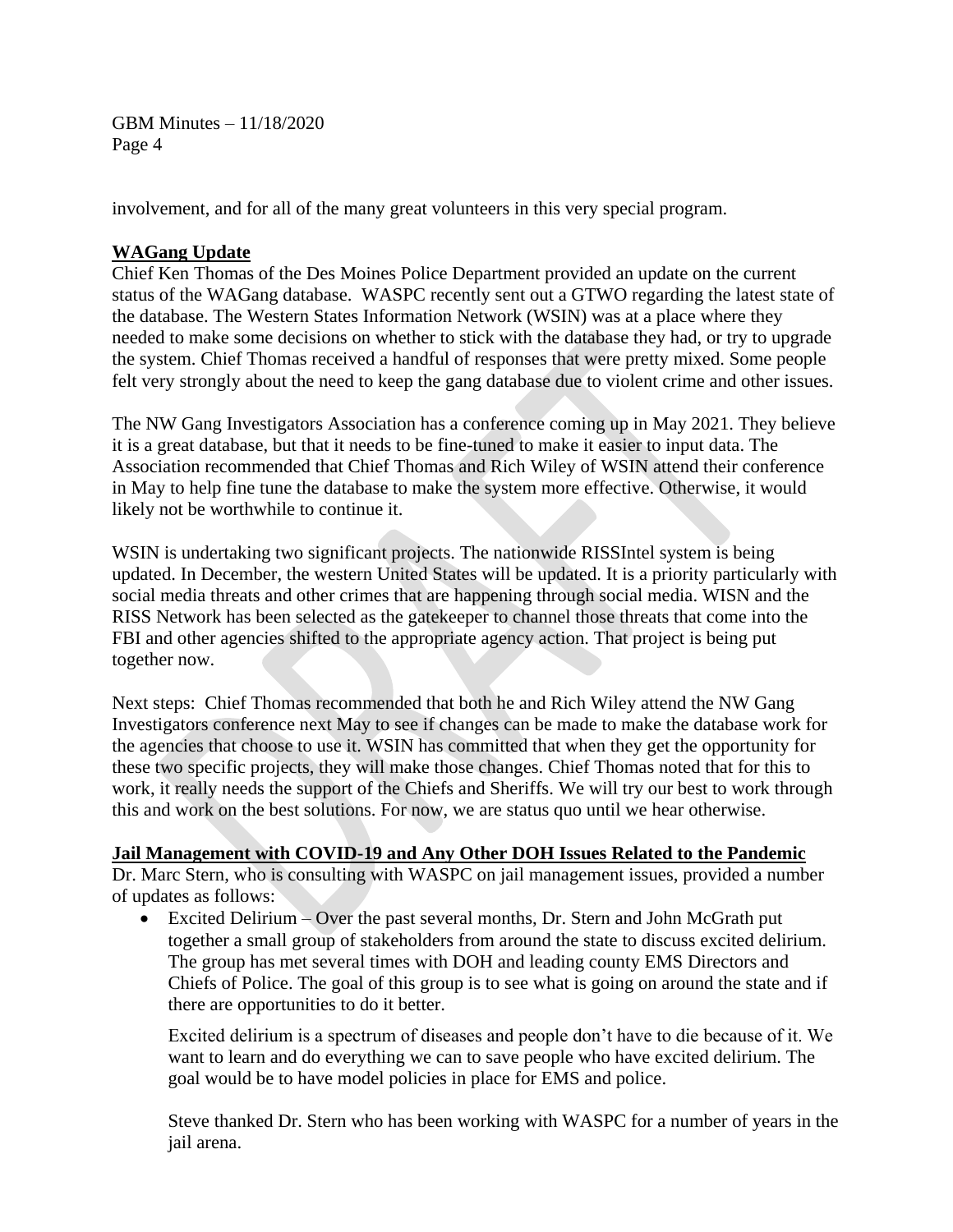> • Naloxone – Information about Naloxone has been provided to all of the jails. The nasal spray version of it currently expires two years after the date of manufacture. The drug itself actually lasts for a good three years. A request has been made to the FDA to extend the expiration from two to three years. It was originally thought that this applied to all materials that were now out there. What we learned is that, no, it's just about the new Naloxone that hasn't come out yet.

The University of Washington has talked with the FDA about extending the shelf life both backwards and forwards. Hopefully, we will hear back soon from the FDA and the company that the product can be used an additional year. Dr. Stern said if anyone has material that is about to expire, please don't throw it away yet. Hang on to it for another couple of weeks. Whether you use it right now or not is up to your medical personnel.

• COVID-19: Rapid Antigen Tests – There are 150 million doses that have been made available and Washington State received two million of them. These were allocated to jails. The tests are free. It is simply a card that you open with swabs included inside. You swab someone's nose and put it back in the card and wait for it to react. No machines are necessary. The response comes back very quickly, usually within 15 minutes. It is intended only for people with symptoms. Even though it has only been approved for people with symptoms, it may provide some benefits for surveillance with people who are asymptomatic.

Dr. Stern can see use for three populations potentially: jail officers, jail residents and patrol staff. It cannot be done yet and you should not do it without the involvement of the Public Health Officer or the Jail Medical Director. Dr. Stern said he would be happy to have those conversations for you if desired.

You will need a Federal CLIA Waiver. Currently, you can do certain simple tests like blood sugar stick tests, but you must have a waiver to do it. It is a good reminder to get a waiver. John McGrath shared information with all of the jails on how to obtain this waiver. It requires a physician order, and the test is not approved for use for selfadministration by the patient. It must be done under a physician's order. Dr. Stern noted that if this is a problem for anyone, please get in touch with your local Health Officer.

• Influenza vaccines – It is important that everyone get a flu shot. We don't want two problems instead of one. Dr. Stern encouraged everyone to get one, including every member of your family.

The state has a free vaccination program for people who are under-insured. Information about this program has been sent to all Jail Managers. It includes Hep A and B and can be used for jail staff and patrol staff members. Please talk to your Jail Directors to use this program not only for jail residents, but for staff and patrol staff as well.